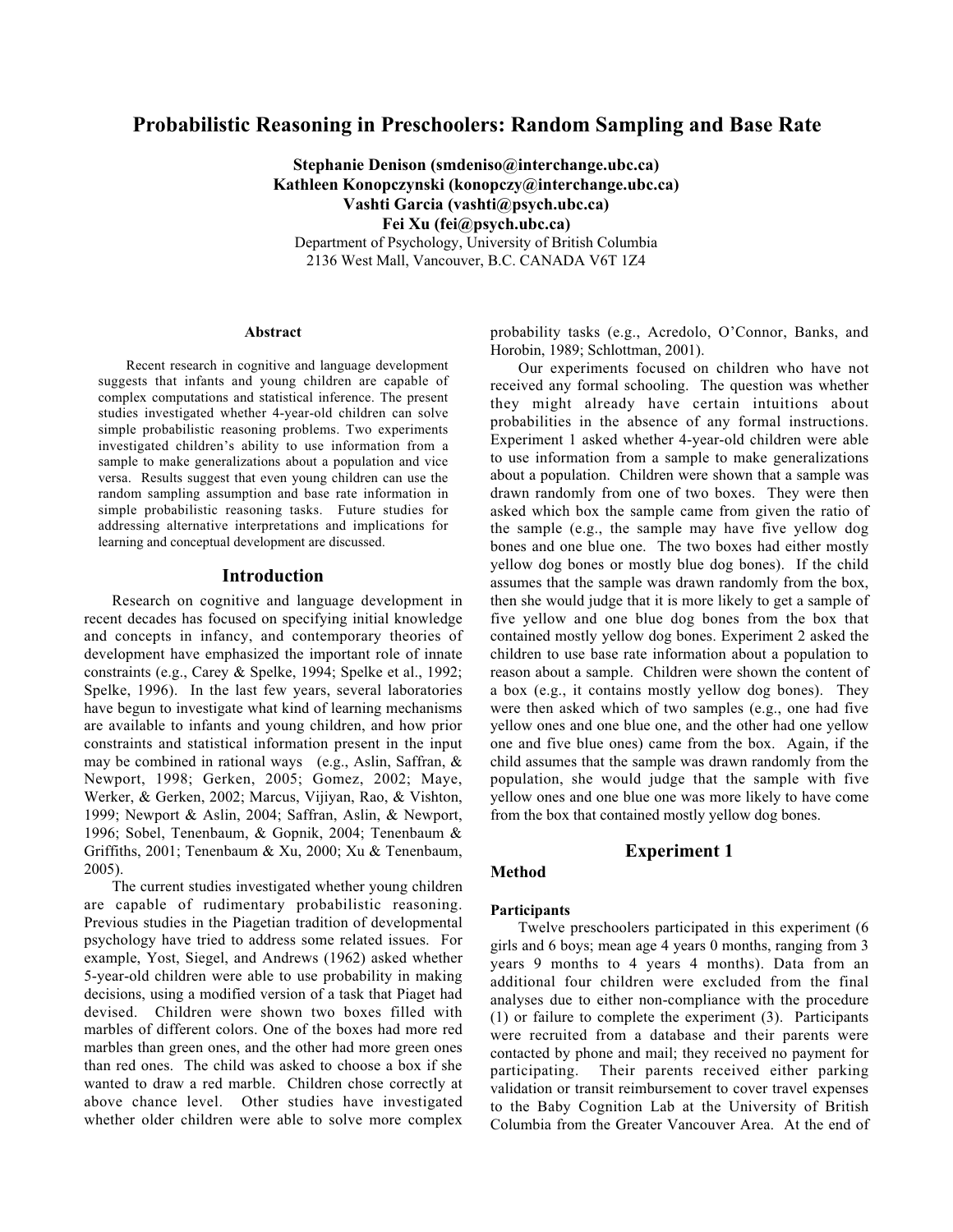the experiment, the children received a small token gift such as a t-shirt, stuffed animal, or colouring book.

## **Materials**

The materials used in this experiment included three pairs of boxes, three sets of objects, a large white foam core screen and a stuffed animal. The small stuffed animal was a pelican approximately six inches in height, and it played the role of a puppet that needed help playing a game. The screen measured 108 cm in width and 50 cm in height.

*Stimuli*. Gold and silver pinecones, red and green ballshaped ornaments, and yellow and blue *Milkbone* dog bones served as the three sets of stimuli. The pinecones were approximately 13 cm in diameter, the ornaments were approximately 12.5 cm in diameter, and the dog bones were approximately 1 cm thick, 7 cm long and 2.5 cm wide.

*Boxes.* We created pairs of identical boxes, each filled with one set of objects. Each individual set of boxes and stimuli differed in color and size. All of the boxes were made from cardboard mailing boxes and the only differences between the sets of boxes were the colours and sizes of the materials used and the stimuli contained. The boxes that contained the pinecone stimuli were 20 x 31 x 41 cm. They were covered in green bristol board and the front side of each box was cut out leaving a 4 cm frame of mailing box and bristol board. We secured a transparent plastic covering to the inside of the frame to allow the child to see the contents of the box. This front window was then covered with purple foam boards attached to the bottom of the box with black tape and attached to the top with magnets so that the cover could be taken down during the experiment to allow the child to see the contents of the boxes. The ornament boxes were 31.5 cm cubes covered with blue bristle board and maroon front covers and the dog bone boxes were 22 x 26.5 x 31 cm covered with purple bristol board and maroon front covers.

We divided the inside of each box in half with a piece of black cardboard so that all boxes had two compartments. The front half of each box held the stimuli that served as the outcome of the trials for the child to view through the front window of the boxes. Within the pairs of boxes, the population stimuli differed only by the 5:1 ratio of one colour to the other. The splitting of the boxes into two compartments created the illusion that the boxes were completely full of stimuli when in reality, the back half of the boxes contained fixed samples to be pulled out during the experiment. This made it possible for the sample to appear to be drawn randomly. In the dog bone boxes, the mostly blue box contained 60 blue dog bones and 12 yellow ones, while the mostly yellow box contained 60 yellow dog bones and 12 blue ones. The pinecone and ornament boxes also contained 5:1 colour ratios of, 105:21 and 120:24 (number of items in each color), respectively.

An opening in the top of each box allowed the experimenter to reach into the back half of the boxes. This opening was covered with two pieces of opaque spandex material taped to the inside of the boxes so that they overlapped slightly in the middle. Containers with the desired samples to be pulled out during the trials sat in the back half of the boxes. For example, with the dog bone boxes, the box with mostly yellow dog bones in the front half had a sample of five yellow dog bones and one blue one in the back. The box with mostly blue dog bones in the front half had a sample of five blue dog bones and one yellow one in the back half. The boxes containing the pinecone and ornament stimuli had samples in the back set up in the same way.

#### **Design**

Each child completed 12 trials. On each trial, the experimenter pulled out a sample of six objects, five of one colour and one of the other colour from the back half of the boxes. The sampling appeared random to the child. The order of the different sets of objects was counterbalanced. At the beginning of each trial, two boxes were put on the table, one in front of the other. We randomized which box was placed in front and from which box the sample was removed. We also counterbalanced the sides that each box appeared on when the outcomes were revealed (see procedure below).

### **Procedure**

Upon arrival, participants and their parents met with the experimenter in the lab waiting area where the child played with some toys and the parent filled out a consent form. Next, we informed the parent that the child would be playing with some boxes and a stuffed animal during the experiment. We asked the parents not to influence their child in any way during the study.

Once the parent and the child felt comfortable, they entered the experiment room where the child sat in a chair in front of a table facing the experimenter and the parent sat in a chair behind their child. In the corner of the room behind the child, a video camera recorded the session. The experimenter introduced "Pete" the pelican, "This is Pete the pelican, and Pete likes to play tricky games but he isn't very good at getting the right answer. Can you help Pete play a game today?" Next, familiarizations began: the experimenter showed the child each of the three pairs of boxes one at a time. The experimenter began with the dog bone boxes and put the two identical boxes onto the table. After this, she pulled down the front covers on each of the boxes and allowed the child to see that one box contained mostly blue dog bones and the other contained mostly yellow dog bones. Next, the experimenter asked the child, "What colours are the dog bones in the boxes?" and did not say anything else about the contents of the boxes (e.g. the ratio). This was done next for the ornament boxes and finally for the pinecone boxes in exactly the same manner.

After completion of the familiarization phase, the experimenter asked, "Are you ready to play the game with Pete now?" Once the child replied, test trials began. The experimenter picked up two identical boxes and put them on the table, one in front of the other. She shook one box back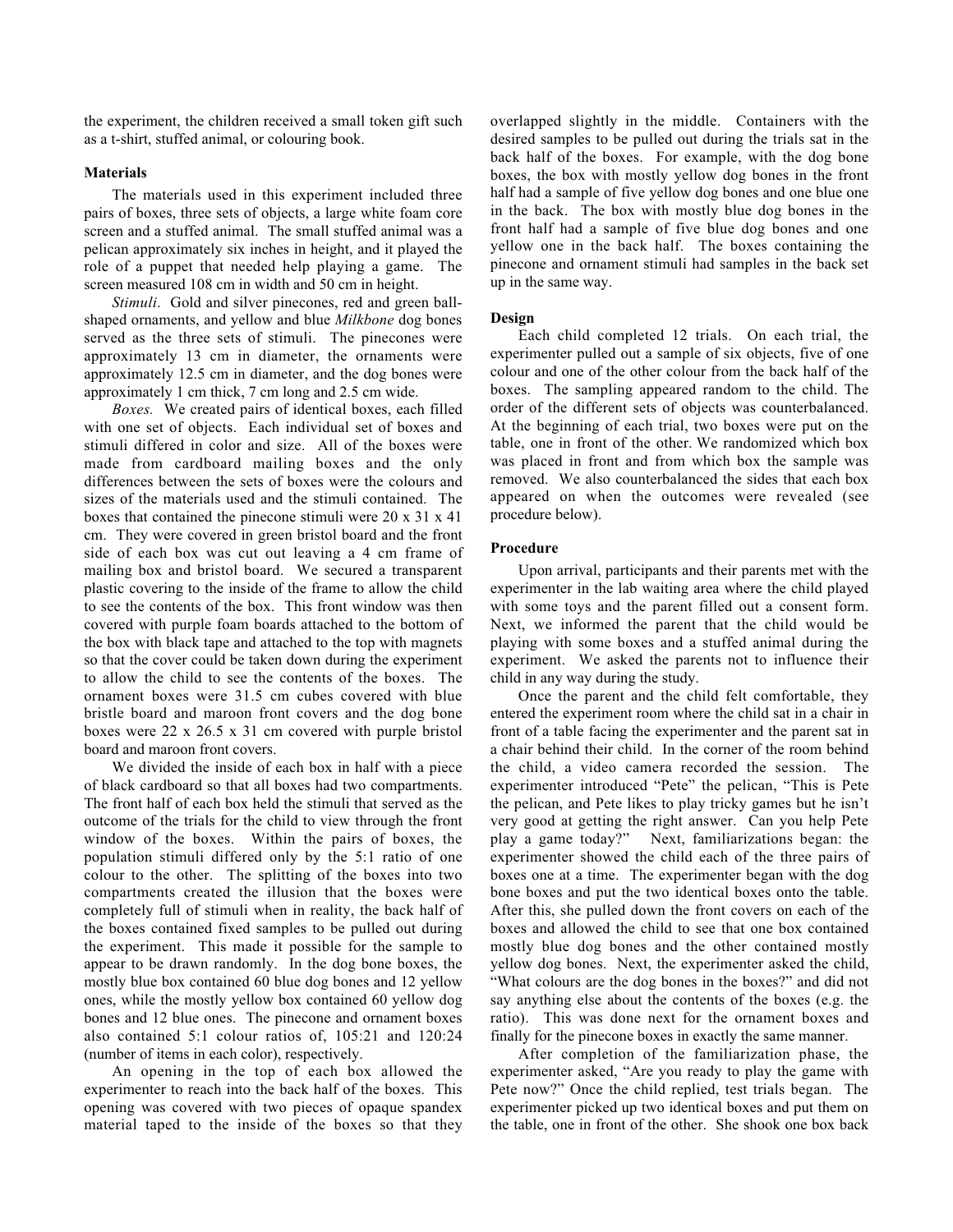and forth a few times, closed her eyes, reached in, pulled out a handful of objects, and then repeated this action once more to reveal a six-piece sample, e.g. five blue dog bones and one yellow. Once she revealed the sample, the experimenter described it to the child by mentioning the numbers and colours of the stimuli ("Wow, there are five blue dog bones and one yellow one"). After this, the experimenter said, "Now I am going to hide the boxes and mix them around so that you and Pete can't tell which box those bones came from." The experimenter pulled up the large screen which was high enough that the child could not see over it and switched the boxes around for approximately seven seconds while saying "I'm switching the boxes around so that you and Pete can't tell which one the dog bones came from". She then removed the screen to reveal the boxes side by side and opened the covers to reveal their contents while saying, "Those dog bones (pointing at the sample) came from one of these two boxes. I can tell that Pete is stumped. Can you help him and point to which box you think they came from?" The child then pointed to the box that he/she believed the sample came from and the experimenter said, "Thank you". The experimenter placed the boxes under the table and the next trial began with another pair of boxes.

The experiment continued until all 12 trials were completed. On the last trial, the experimenter asked the child, "Why do you think all of those came from that box you pointed to?" This question aimed to see if children could articulate their reasoning and state explicitly why they had made the choices they did.

Each child took approximately fifteen minutes to complete all 12 trials and the final question. The experimenter then explained the experiment to the parent and allowed the child to choose a prize.

## **Data Analysis**

The video recording of the experimental sessions was used for coding. On each trial, the child received one point for a correct response and zero points for an incorrect response. We also recorded verbatim each child's response to the final question from the videotape.

# **Results and Discussion**

Children selected the correct box 74% of the time, which is reliably different from chance  $(50\%)$ , t  $(11)$  = 4.4336,  $p < .005$ . There were no differences across stimulus sets.

In order to succeed on this task, children may have made the assumption that the sample was randomly drawn from the population. With that assumption, the probability of drawing a sample of a certain ratio may be computed and an educated guess can be made. However, we do not know the precise nature of the computations given these results.

With the exception of one child, none of the children were able to articulate explicitly why they chose one box as opposed to the other, suggesting that the reasoning process was implicit and perhaps not accessible to verbal description or conscious reflection.

# **Experiment 2**

Experiment 2 investigated whether children can reason about a sample when given information about the base rate of a population. The task is essentially the converse of that of Experiment 1. Instead of being asked which population the sample came from, the children were asked which one of two samples was drawn from a given population.

## **Method**

#### **Participants**

Eighteen preschoolers participated in Experiment 2 (8 girls and 10 boys; mean age 4 years 1 month, ranging from 3 years 9 months to 4 years 5 months). Data from an additional five children were excluded from the final analyses due to inability to understand the meaning of the word "more" (3), non-compliance with the procedure (1), and parental interference (1). Recruitment was the same as in Experiment 1.

#### **Materials**

Experiment 2 used the same materials as Experiment 1 (Pete the puppet, the large screen, and the three pairs of boxes) with the addition of six small containers, some stickers and some cards. There were three pairs of identical containers, one pair for each pair of boxes, and they held the 6-piece samples during the trials. The containers for the ornaments and pinecones were made out of Plexiglas and measured 20 x 4.5 x 4 cm and 24.5 x 5 x 4 cm, respectively. The dog bone containers were made out of small cardboard boxes that were 18.5 x 8.5 x 5.5 cm with the top and front side removed. Each pair of containers held a sample including 1 piece of stimuli of 1 colour and 5 pieces of stimuli of the other colour (e.g. one dog bone container held 5 blue bones and 1 yellow and the other held 5 yellow bones and 1 blue). The stickers were small (none bigger than 3  $\text{cm}^3$ ) and assorted, and were given to the children as prizes throughout the game. The cards came from a deck of cards intended for a children's "Go Fish" game and were 12 x 9 cm with pictures of animals on them. They were given to the children at the beginning of the game for them to put their stickers on.

#### **Design**

Each child completed 12 test trials as in Experiment 1. The goal of Experiment 2 was to see if children can use base rate information to decide which of two samples was drawn from a population. We included a practice trial in Experiment 2, as the procedure was more difficult for the children to follow and we wanted to alleviate some of the mystery as to what was happening behind the large white screen. In the practice trial, we showed the child a box, asked them to describe its colours and stimuli, and asked which colour there were more of in the box to determine whether they understood the concept of "more or most". At the end of the practice trial, we also switched the placement of the two samples and asked them which ones came from the box again. This switch was done in order to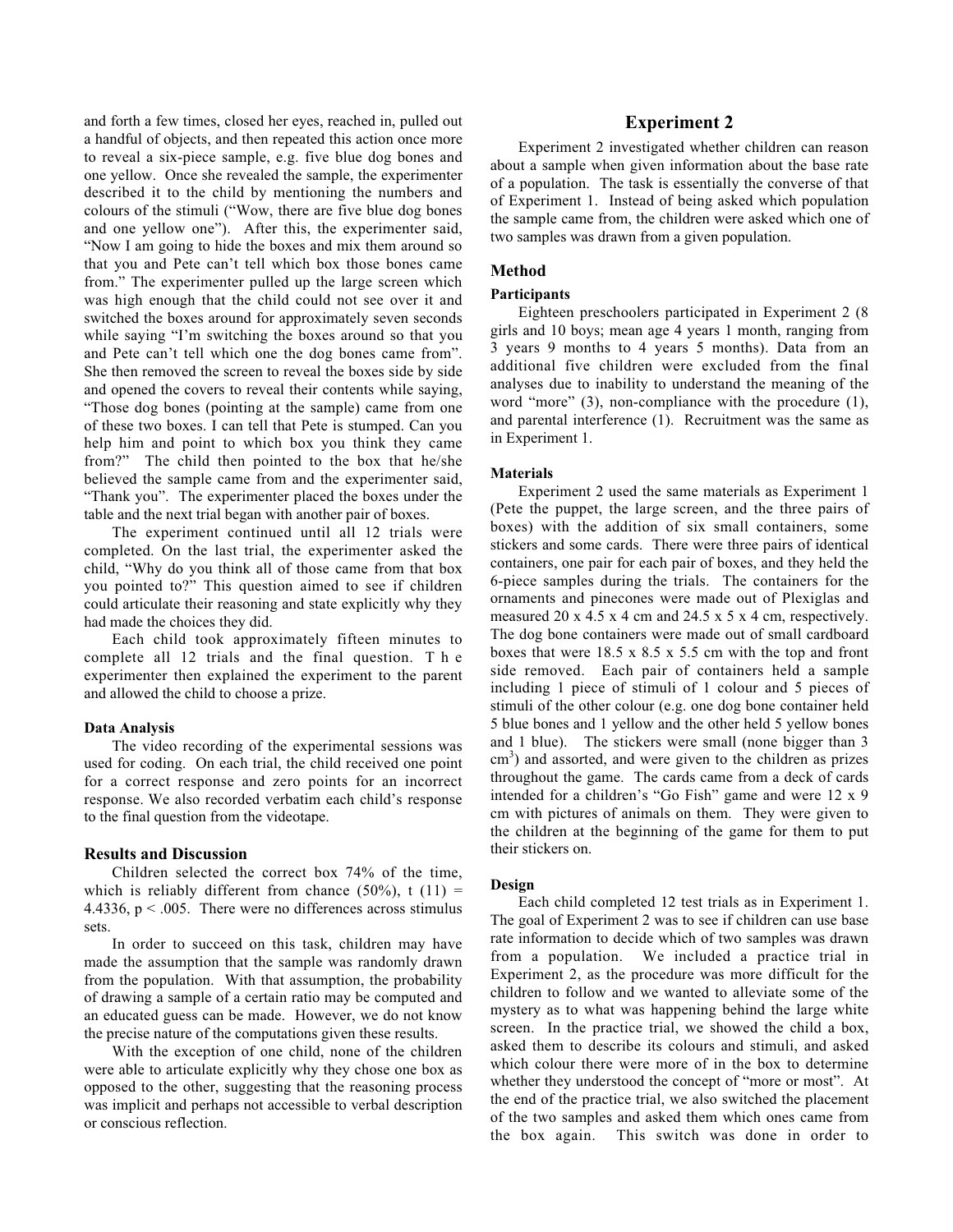demonstrate that the correct sample could appear on either side, preventing the child from assuming that the sample on the correct side during the practice trial must always be the correct sample.

The child then completed up to a maximum of 12 test trials. A test trial consisted of the experimenter pulling up one box from a pair onto the table and lowering the front cover of the box to allow the child to view its contents before closing the box. At the end of the trial, the child was required to point to one of two samples that they believed had come from the box. At the end of the 3rd, 6th, 9th, and 12th trials, the experimenter asked the child if she remembered what was in the box. This allowed us to detect whether the children were in fact able to remember what was in the box by the end of the trial. The child also chose a sticker as a prize on every third trial to provide them with some motivation for focusing on the game.

Across the 12 trials for each child, the order of stimuli presentation was counterbalanced in the same way as Experiment 1. In the first six trials, each child saw all six boxes and then saw them again in a different order in the last six trials. We also counterbalanced which side the correct sample appeared on. For the practice trial, we always used the box assigned to trial 3 for the counterbalance used for that particular child.

#### **Procedure**

The procedure was similar to Experiment 1 in that "Pete" the pelican was used in the same capacity and was introduced in the same way but with a slight addition to his character. The experimenter said, "This is Pete the Pelican. Pete loves to play tricky games, but he is not very good at getting the right answer. Pete needs you to help him play a fun game today because he isn't very good at remembering things. You need to have a good memory to do well at this game. Do you have a good memory?" This primed the children to be aware that they would need to pay close attention and use their memory. Familiarizations then proceeded exactly as in Experiment 1.

After the completion of the familiarization phase, the experimenter said, "Are you ready to play the game with Pete now?" Once the child responded, the experimenter said, "Good, now the first thing you get to do is choose one of these cards to put stickers on during the game. If you do a really good job of helping Pete you will get to choose some stickers every once in a while." The child then chose a card and placed it next to them, having the card with them throughout the game served as a reminder that they would be rewarded if they gave their best effort.

The experimenter then began with the practice trial. The experimenter pulled up the box, e.g. mostly silver pinecones, placed it on the table and opened the front cover. She then asked, "What do you see?" The children then typically answered by naming the objects and the colours. Then the experimenter asked, "Are there more silver pinecones or more gold ones in the box?" Once the child answered, the experimenter closed the box and presented

one empty container and the sample of five gold pinecones and one silver pinecone in another container. She placed one container on either side of the box. She then pointed at the sample and said, "Those pinecones there came from Pete's house. Now lets shake up the box and take some out of there." She then pulled out five silver pinecones and one gold one from the top of the box and placed them in the empty container. This was done the same as in the test trials of Experiment 1, so that the sampling appeared to be randomly drawn. While pointing at the two samples, the experimenter said, "Now, Pete doesn't want to get these mixed up. This is an easy one, can you point to which group came from the box?" (Child points to a container.) "Thanks." Then, the experimenter switched the samples to the opposite sides. "And again, can you point to which ones came from the box?" (Child points.) "Thank you, and where did the other ones come from again?" Child usually responded with "Pete's house."

The experimenter then removed the box, said, "Okay, let's try one where you have to use your memory", and began the first test trial. For example, using the dog bones, the experimenter pulled up the mostly blue dog bone box and opened the front cover to allow the child to see the population. She then said, "Now look inside the boxes, can you tell me what is inside?" The child then responded and if they only said "dog bones", the experimenter asked what colours the dog bones were but did not mention anything else (e.g. the ratio). The experimenter then said, "Good, Pete needs you to remember exactly what the colours look like, take a picture with your brain so you really remember what is inside." The experimenter placed the large screen on the table saying, "I'm putting up this screen so that you and Pete can't see." She then shook the box around, said "I'm taking out some dog bones now", and picked up the two containers of pinecones from the floor where the child could not see and placed them on either side of the box. The experimenter then removed the screen and said to the child while pointing at the two samples, "Only one of these came from inside the box, can you help Pete and point to which one?" Once the child pointed, the trial was over and the next test trial began.

After the child pointed to a sample on the 3rd, 6th, 9th, and 12th trials, the experimenter asked, "Do you remember what was in the box?" The child typically responded by just naming the stimuli, so the experimenter then asked, "Were there more blue dog bones or yellow dog bones in the box?" Once the child replied the experimenter opened the box and allowed her to see if she were correct. If she was correct, the experimenter said, "Good job! Since you did such a good job of remembering, you win a sticker" and if the child were wrong, she said, "Oh no, well, that was a good try, you can pick a sticker anyway and we can try another one". After this, the experimenter said, "Okay, would you like to try a few more? And if you do a really good job, you'll have a chance to win some more stickers." If the child agreed, the experimenter completed three more trials. If the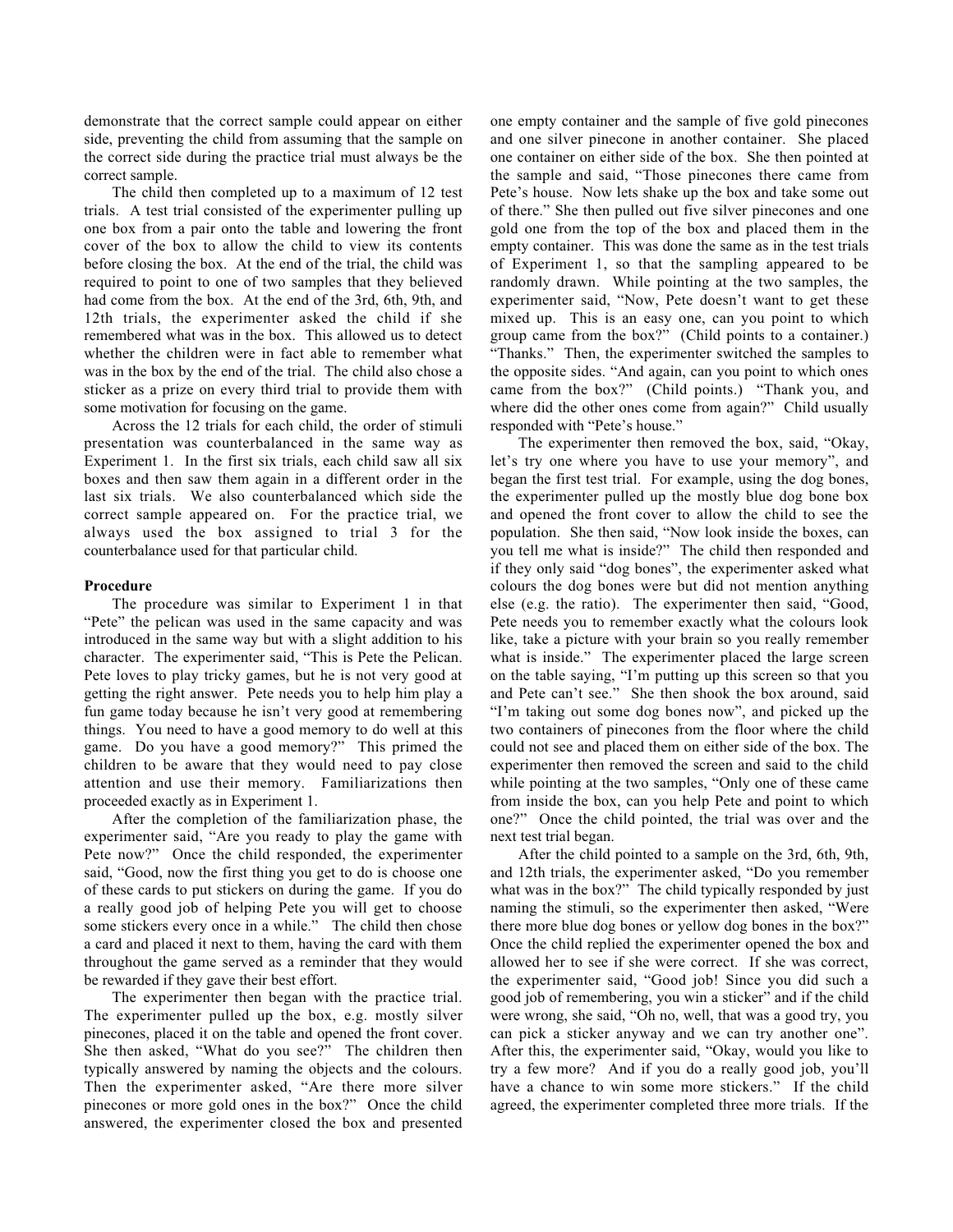child did not want to continue, the experimenter said, "Okay. Well, you did a great job. You're all finished".

Each child took approximately ten to twenty minutes to complete the experiment. The experimenter then explained the study to the parent and allowed the child to choose a prize.

### **Data Analysis**

Data analysis was the same as Experiment 1. A child received 1 point for a correct response and 0 points for an incorrect response. We also coded whether the child remembered the content of the box on the memory questions.

### **Results and Discussion**

Not all children completed all 12 trials. Eight children completed all 12 trials, while seven children completed 9 trials and three children completed 6 trials. Because the memory demands were high in this task, we removed all trials where the children did not remember which colour there was more of in the box. Memory probes were administered on the 3rd, 6th, 9th, and 12th trials, therefore we included triplets of trials based on the child's answer on the memory probe. For example, if the child was incorrect on Trial 3 and correct on Trial 6 when answering the memory questions, we removed trials 1-3 and retained trials 4-6. Using this criterion, we eliminated 45 out of a total of 177 trials.

On average, children selected the correct sample 70% of the time, which is reliably different from chance (50%), t  $(17) = 3.7985$ ,  $p < .005$ . There were no differences across stimulus sets.

These results suggest that children were able to keep track of the base rate information in the population. They were then able to compute the probability of drawing a sample of a certain ratio from the population. Again, we do not know the precise nature of the computations give these data.

## **General Discussion**

Two experiments investigated whether 4-year-old children were able to solve simple probabilistic reasoning tasks. Experiment 1 showed that assuming random sampling, children were able to generalize from samples to populations. Experiment 2 showed that given base rate information about a population, children were able to predict which sample came from that population. Thus, even in the absence of formal instructions, children may already have certain intuitions that allow them to use probability in their reasoning.

These results corroborate the findings of Sobel, Tenenbaum, and Gopnik (2004). In their studies, 4-year-old children were given base rate information (in this case, whether there were a lot of objects that were 'blickets' in the population) and the results suggest that the children were able to take that information into account in a causal reasoning task.

Ongoing studies in our lab also provide preliminary evidence that even 8-month-old infants are able to engage in probability reasoning tasks. Using the violation-ofexpectancy looking time method and a modified version of the tasks reported here, we found that infants looked longer at the less probable outcome (Xu, Garcia, & Kerlin, in preparation).

We have suggested here that children are sensitive to the sampling procedure as well as the base rate information in a population. However, we have not tested these assumptions directly. One possible alternative interpretation for these results is that instead of computing probabilities, children may have simply looked for a match between the sample and the population. This straightforward perceptual matching strategy only requires children to keep track of the global proportions (i.e., the ratio between the two colors in each box, or just which color there was more of) in order to succeed, without having to assume a random sampling procedure or to compute probabilities. Clearly, future studies are needed to address this alternative. One possibility may be to manipulate the sampling procedure. For example, we could compare a condition of random sampling (much like in Experiment 1) with a condition in which the experimenter looks into the box and draws out each item very carefully as if she had a particular kind of item in mind. Her deliberate choices may also be conveyed by saying phrases such as "Ah, I got what I wanted" or "Oops, wrong one" for each sampling. In the latter condition we predict that children would be at chance in choosing between the two populations. For the base rate experiment, we may convey to the child that the experimenter had a favorite color and she likes to have many items of that color. In this case we predict that children would always choose the sample with more items of the experimenter's favorite color.

In sum, our research makes two contributions to the literature on learning and conceptual development. First, it adds to the growing body of work cataloguing what learning mechanisms are available to infants and young children. To date we have evidence that infants and children are able to keep track of distributional information in the input (e.g., Maye et al., 2002), compute transitional probabilities (e.g., Aslin et al., 1998; Saffran et al., 1996), and extract rules from the input (e.g., Gerken, 2005; Marcus et al., 1999). Here we show that young learners may also able to use random sampling and base rate information in making probability judgments (see also Sobel et al., 2004). Second, the growing body of research on Bayesian models of cognition and language (e.g., Tenenbaum & Griffiths, 2001) depends on human learners possessing a certain level of competence in probabilistic reasoning. Our results demonstrate that even young children may have such competence. Furthermore, it seems likely that these basic reasoning abilities can be used in many domains of language and conceptual development. Future research will explore these issues in more detail.